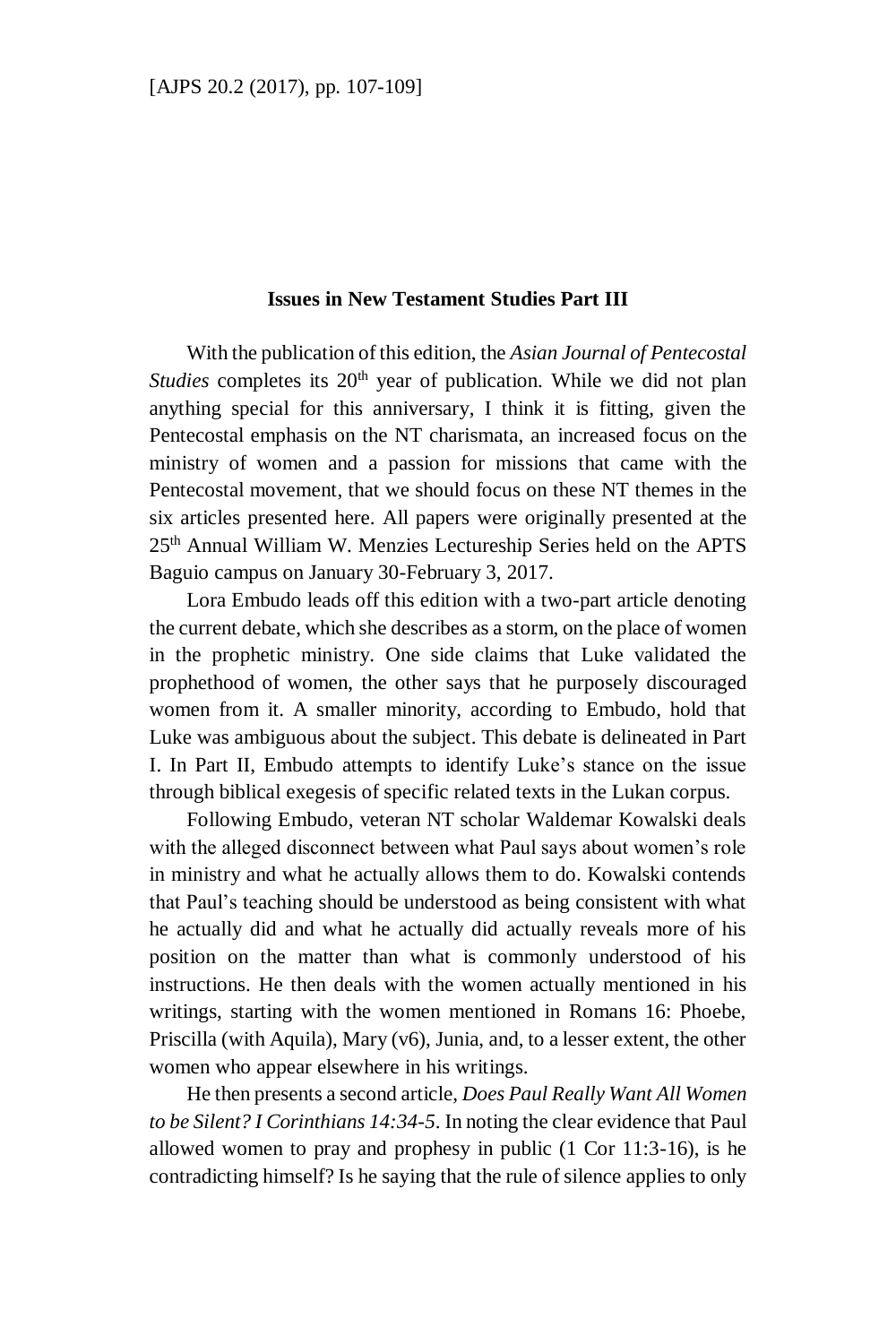certain functions in the worship service? Noting that scholars continued to be perplexed by the issue, he proceeds into weighing the issue from all sides.

Kowalski represents fairly the views of major scholars on the issue and his disagreements are honest. In dealing with the issue, he issues a clarion call to observe the first rule of exegesis of interpreting Scripture in the contexts of its original readers. This, he says, many scholars fail to do. Another problem, according to Kowalski, is that some translations either split I Corinthians 14:33 into two verses, while others leave it whole, thus complicating the exegetical picture. Like a surgeon with a scalpel, he then proceeds to cut through the quagmire and present some well thought through conclusions.

In both articles, he makes some excellent application to his and his wife, Dr. Rosemarie Kowalski's, current international church planting effort in Bandung, Indonesia, reflecting on how they understand and apply these issues within their own ministry and how their position on these issues connects with the international community that they serve.

Finally, Hirokatsu Yoshihara dives into the thorny issue of the alleged post mortem evangelistic passage of I Peter 3:18-20 and 4:6—a passage from which is drawn the teaching of the Apostles' Creed that Jesus, "descended into Hell." This is not simply an academic issue for Yoshihara. As he explains, his native Japan, like most Majority World cultures, has a long history of ancestor veneration and love for the dearly departed, which he contends has been one of the major obstacles to the gospel in his homeland. To complicate the matter further, some Protestant ministers are now teaching that Jesus gives people a second chance to hear the gospel after they died by advocating that the gospel is still available to those in the intermediate state. The implications for this teaching are enormous. If this is so, then the entire teaching on the lostness of man without Christ might have to be reevaluated and the urgency of the biblical basis for missions and evangelism would be called into question.

Understandably, Yoshihara raises question as to whether the said Petrine passages actually teach a "Second Chance Salvation," and, if not, what a proper response might be to those who advocate this doctrine. To address the issue, he names those involved, both Japanese and westerners, and states their positions on the matter. He then proceeds to